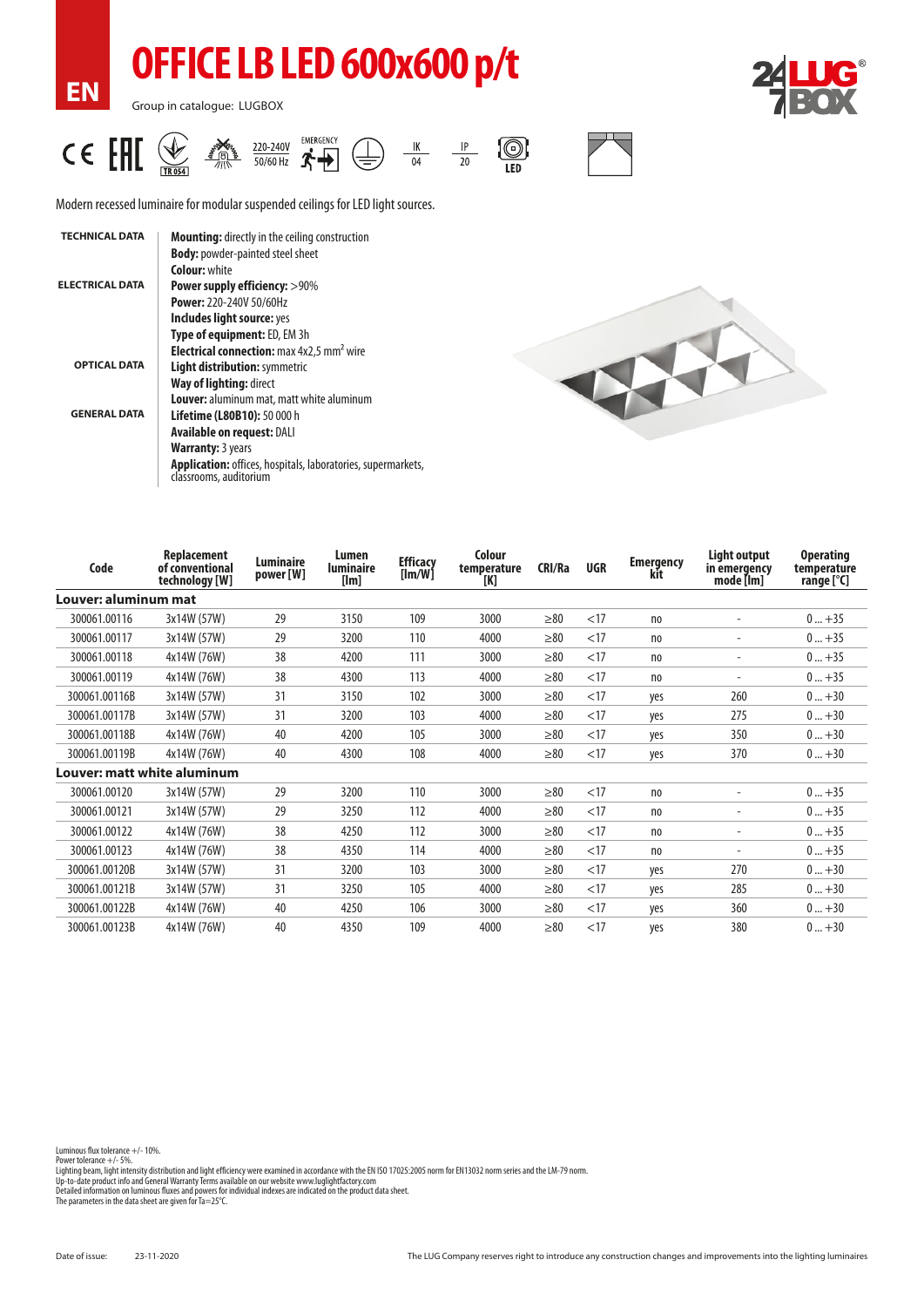## **OFFICE LB LED 600x600 p/t**



Group in catalogue: LUGBOX

| Code                                   | <b>Dimensions</b><br>[mm]<br>i w H | <b>Mounting</b><br>dimensions [mm]<br>L W | <b>Pallet</b><br>quantity | <b>Quantity</b><br>in package | <b>Net</b><br>weight<br>[kg] |  |  |  |  |  |  |  |
|----------------------------------------|------------------------------------|-------------------------------------------|---------------------------|-------------------------------|------------------------------|--|--|--|--|--|--|--|
| Louver: aluminum mat                   |                                    |                                           |                           |                               |                              |  |  |  |  |  |  |  |
| 300061.00116                           | 595 595 65                         | 600 600                                   | 44                        | 1                             | 2.7                          |  |  |  |  |  |  |  |
| 300061.00117                           | 595 595 65                         | 600 600                                   | 44                        | 1                             | 2.7                          |  |  |  |  |  |  |  |
| 300061.00118                           | 595 595 65                         | 600 600                                   | 44                        | 1                             | 2.7                          |  |  |  |  |  |  |  |
| 300061.00119                           | 595 595 65                         | 600 600                                   | 44                        | 1                             | 2.7                          |  |  |  |  |  |  |  |
| 300061.00116B                          | 595 595 65                         | 600 600                                   | 44                        | 1                             | 3.0                          |  |  |  |  |  |  |  |
| 300061.00117B                          | 595 595 65                         | 600 600                                   | 44                        | 1                             | 3.0                          |  |  |  |  |  |  |  |
| 300061.00118B                          | 595 595 65                         | 600 600                                   | 44                        | 1                             | 3.0                          |  |  |  |  |  |  |  |
| 300061.00119B                          | 595 595 65                         | 600 600                                   | 44                        | 1                             | 3.0                          |  |  |  |  |  |  |  |
| Louver: matt white aluminum            |                                    |                                           |                           |                               |                              |  |  |  |  |  |  |  |
| 300061.00120                           | 595 595 65                         | 600 600                                   | 44                        | 1                             | 2.7                          |  |  |  |  |  |  |  |
| 300061.00121                           | 595 595 65                         | 600 600                                   | 44                        | 1                             | 2.7                          |  |  |  |  |  |  |  |
| 300061.00122                           | 595 595 65                         | 600 600                                   | 44                        | 1                             | 2.7                          |  |  |  |  |  |  |  |
| 300061.00123                           | 595 595 65                         | 600 600                                   | 44                        | 1                             | 2.7                          |  |  |  |  |  |  |  |
| 300061.00120B                          | 595 595 65                         | 600 600                                   | 44                        | 1                             | 3.0                          |  |  |  |  |  |  |  |
| 300061.00121B                          | 595 595 65                         | 600 600                                   | 44                        | 1                             | 3.0                          |  |  |  |  |  |  |  |
| 300061.00122B                          | 595 595 65                         | 600 600                                   | 44                        | 1                             | 3.0                          |  |  |  |  |  |  |  |
| 300061.00123B<br><b>OTHER PICTURES</b> | 595 595 65                         | 600 600                                   | 44                        | 1                             | 3.0                          |  |  |  |  |  |  |  |



## **THER PICTUR**

**EN**



## **LIGHT BEAM CURVES**



## **WAY OF LIGHTING**

300061.00116 300061.00120

Luminous flux tolerance +/- 10%.

Power tolerance +/- 5%.<br>Lighting beam, light intensity distribution and light efficiency were examined in accordance with the EN ISO 17025:2005 norm for EN13032 norm series and the LM-79 norm.<br>Up-to-date product info and G